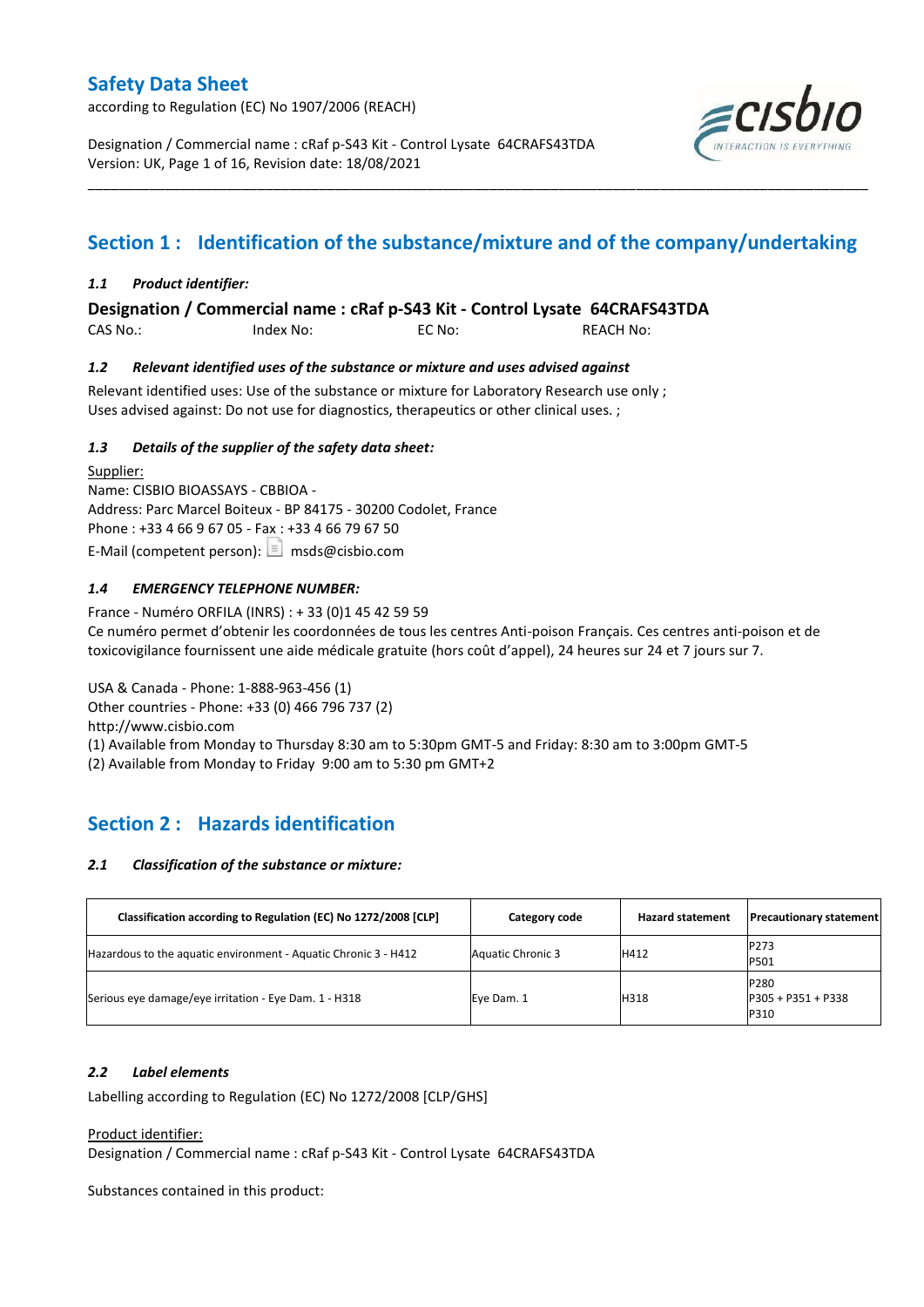according to Regulation (EC) No 1907/2006 (REACH)



#### Designation / Commercial name : cRaf p-S43 Kit - Control Lysate 64CRAFS43TDA Version: UK, Page 2 of 16, Revision date: 18/08/2021

| Substance name                                                                                   | CAS <sub>n</sub> ° | Index n° | $ECn$ <sup>°</sup> |
|--------------------------------------------------------------------------------------------------|--------------------|----------|--------------------|
| Poly (oxy-1,2-ethanediyl), alpha-(4-nonylphenyl)-omega-hydroxy-, branched 127087-87-0            |                    |          | 500-315-8          |
| trisodium tetraoxovanadate                                                                       | 13721-39-6         |          | 237-287-9          |
| Ethylenediamine-N,N,N1,N1-tetraacetic acid                                                       | 6381-92-6          |          |                    |
| Poly(oxy-1,2-ethanediyl), $\alpha$ -[4-(1,1,3,3-tetramethylbutyl)phenyl]- $\omega$ -<br>hydroxy- | 9002-93-1          |          |                    |

#### Hazard pictograms

GHS05-acid



Signal word: Danger

Hazard and precautionary statements:

| Code | <b>Hazard statments</b>                                                                                                                             |
|------|-----------------------------------------------------------------------------------------------------------------------------------------------------|
| H318 | Causes serious eye damage.                                                                                                                          |
| H412 | Harmful to aquatic life with long lasting effects                                                                                                   |
| P273 | Avoid release to the environment.                                                                                                                   |
| P280 | Wear protective gloves/protective clothing/eye protection/face protection.                                                                          |
|      | P305 + P351 + P338 IF IN EYES: Rinse cautiously with water for several minutes. Remove contact lenses, if present and easy to do. Continue rinsing. |
| P310 | Immediately call a POISON CENTER/doctor/                                                                                                            |
| P501 | Dispose of contents/container to                                                                                                                    |

#### *2.3 Other hazards*

The mixture contains substances classified as 'Substances of Very High Concern' (SVHC) published by the European CHemicals Agency (ECHA) under article 57 of REACH at levels of 0.1% or higher. This substance or mixture contains no components considered to be either persistent, bioaccumulative and toxic (PBT), or very persistent and very bioaccumulative (vPvB) at levels of 0.1% or higher ;

Adverse human health effects and symptoms: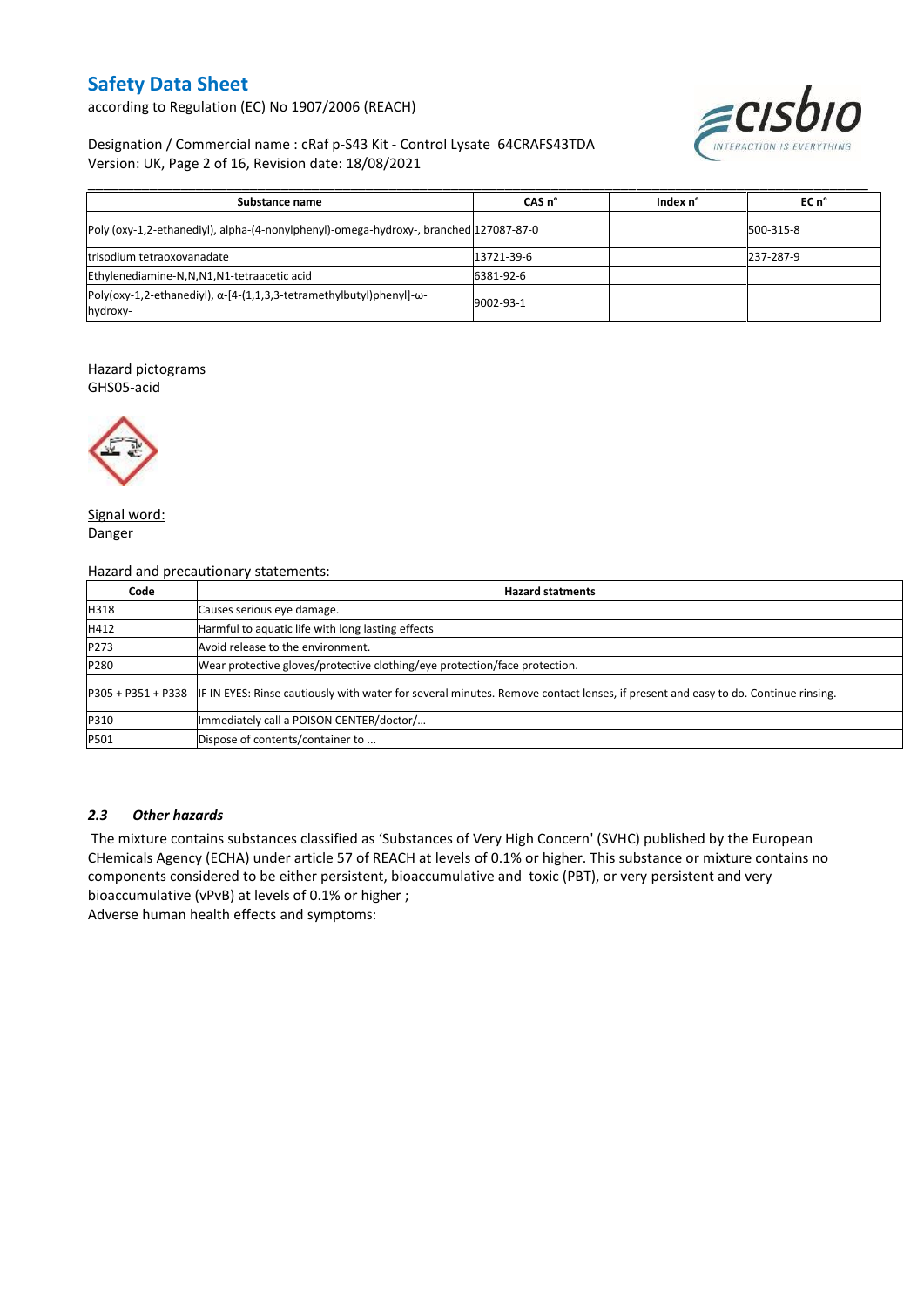according to Regulation (EC) No 1907/2006 (REACH)



Designation / Commercial name : cRaf p-S43 Kit - Control Lysate 64CRAFS43TDA Version: UK, Page 3 of 16, Revision date: 18/08/2021

## **Section 3 : Composition/information on ingredients**

#### *3.2 Mixtures*

Hazardous ingredients:

| Substance name                                                                                 | CAS <sub>n</sub> ° | Index n°     | EC n <sup>o</sup> | <b>Classification according Regulation (EC)</b><br>No. 1272 [CLP]                                                                                                                                                                        | Concentration<br>(%) | <b>SCL</b> | M-factor |
|------------------------------------------------------------------------------------------------|--------------------|--------------|-------------------|------------------------------------------------------------------------------------------------------------------------------------------------------------------------------------------------------------------------------------------|----------------------|------------|----------|
| Poly(oxy-1,2-ethanediyl),<br>$\alpha$ -[4-(1,1,3,3-<br>tetramethylbutyl)phenyl]-<br>ω-hydroxy- | 9002-93-1          |              |                   | Acute toxicity - Acute Tox. 4 - H302 -<br>Oral<br>Hazardous to the aquatic environment -<br>Aquatic Chronic 2 - H411<br>Serious eye damage/eye irritation - Eye<br>Dam. 1 - H318<br>Skin corrosion/irritation - Skin Irrit. 2 -<br>H315  | < 10%                |            |          |
| Poly (oxy-1,2-ethanediyl),<br>alpha-(4-nonylphenyl)-<br>omega-hydroxy-,<br>branched            | 127087-87-0        |              | 500-315-8         | Acute toxicity - Acute Tox. 4 - H302 -<br>Oral<br>Acute toxicity - Acute Tox. 4 - H332 -<br>Inhalation<br>Hazardous to the aquatic environment -<br>Aquatic Chronic 2 - H411<br>Serious eye damage/eye irritation - Eye<br>Dam. 1 - H318 | < 10%                |            |          |
| sodium chloride                                                                                | 7647-14-5          |              | 231-598-3         |                                                                                                                                                                                                                                          | < 10%                |            |          |
| ethanol                                                                                        | 64-17-5            | 603-002-00-5 | 200-578-6         | Flammable liquid - Flam. Lig. 2 - H225                                                                                                                                                                                                   | $< 1\%$              |            |          |
| Ethylenediamine-<br>N,N,N1,N1-tetraacetic<br>acid                                              | 6381-92-6          |              |                   | Acute toxicity - Acute Tox. 4 - H332 -<br>Inhalation<br>Specific target organ toxicity - repeated<br>exposure - STOT RE 2 - H373                                                                                                         | $< 1\%$              |            |          |
| trisodium<br>tetraoxovanadate                                                                  | 13721-39-6         |              | 237-287-9         | Acute toxicity - Acute Tox. 4 - H302 -<br>Oral                                                                                                                                                                                           | $< 1\%$              |            |          |

\_\_\_\_\_\_\_\_\_\_\_\_\_\_\_\_\_\_\_\_\_\_\_\_\_\_\_\_\_\_\_\_\_\_\_\_\_\_\_\_\_\_\_\_\_\_\_\_\_\_\_\_\_\_\_\_\_\_\_\_\_\_\_\_\_\_\_\_\_\_\_\_\_\_\_\_\_\_\_\_\_\_\_\_\_\_\_\_\_\_\_\_\_\_\_\_\_\_\_\_\_

#### Additional information:

Full text of H- and EUH-phrases: see SECTION 16.

## **Section 4 : First aid measures**

#### *4.1 Description of first aid measures*

**General information**:Do not leave affected person unattended. ;

**Following inhalation**: In case of respiratory tract irritation, consult a physician. ;

**Following skin contact**:After contact with skin, wash immediately with water ;

**Following eye contact**:After contact with the eyes, rinse with water with the eyelids open for a sufficient length of time, then consult an ophthalmologist immediately. ;

**Following ingestion**:Do NOT induce vomiting. ;

**Self-protection of the first aider**:

#### *4.2 Most important symptoms and effects, both acute and delayed*

Symptoms:No known symptoms to date. ; Effects: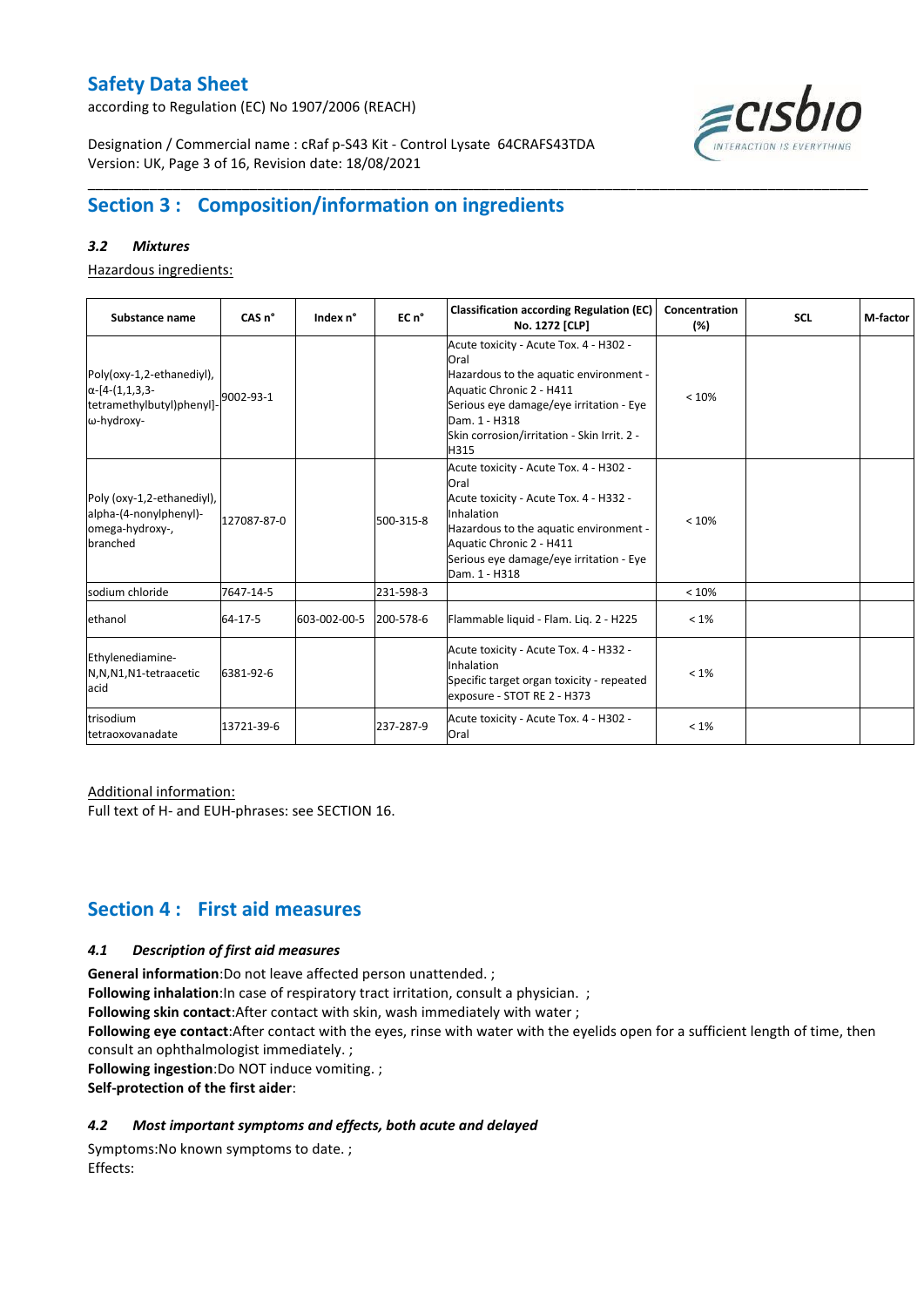according to Regulation (EC) No 1907/2006 (REACH)

Designation / Commercial name : cRaf p-S43 Kit - Control Lysate 64CRAFS43TDA Version: UK, Page 4 of 16, Revision date: 18/08/2021



#### *4.3 Indication of any immediate medical attention and special treatment needed*

Notes for the doctor:

## **Section 5 : Firefighting measures**

#### *5.1 Extinguishing media:*

**Suitable extinguishing media**:This product is not flammable. Use extinguishing agent suitable for type of surrounding fire ;

\_\_\_\_\_\_\_\_\_\_\_\_\_\_\_\_\_\_\_\_\_\_\_\_\_\_\_\_\_\_\_\_\_\_\_\_\_\_\_\_\_\_\_\_\_\_\_\_\_\_\_\_\_\_\_\_\_\_\_\_\_\_\_\_\_\_\_\_\_\_\_\_\_\_\_\_\_\_\_\_\_\_\_\_\_\_\_\_\_\_\_\_\_\_\_\_\_\_\_\_\_

#### *5.2 Special hazards arising from the substance or mixture*

Hazardous combustion products:/

#### *5.3 Advice for fire-fighters*

Wear Protective clothing.;

## **Section 6 : Accidental release measures**

#### *6.1 Personal precautions, protective equipment and emergency procedures*

Emergency procedures: Provide adequate ventilation. ;

#### *6.2 Environmental precautions*

Do not allow to enter into surface water or drains. ;

#### *6.3 Methods and material for containment and cleaning up*

For cleaning up:Suitable material for taking up: Absorbing material, organic ; Other information:

#### *6.4 Reference to other sections*

Additional information:

## **Section 7 : Handling and storage**

#### *7.1 Precautions for safe handling*

Protective measures: Advice on safe handling:Avoid contact with skin, eyes and clothes. ; Fire preventions:

Do not eat, drink or smoke in areas where reagents are handled. ; Advice on general occupational hygiene Handle in accordance with good industrial hygiene and safety practice ;

#### *7.2 Conditions for safe storage, including any incompatibilities*

Technical measures and storage conditions: Requirements for storage rooms and vessels: Keep container tightly closed. ; Hints on storage assembly: Materials to avoid: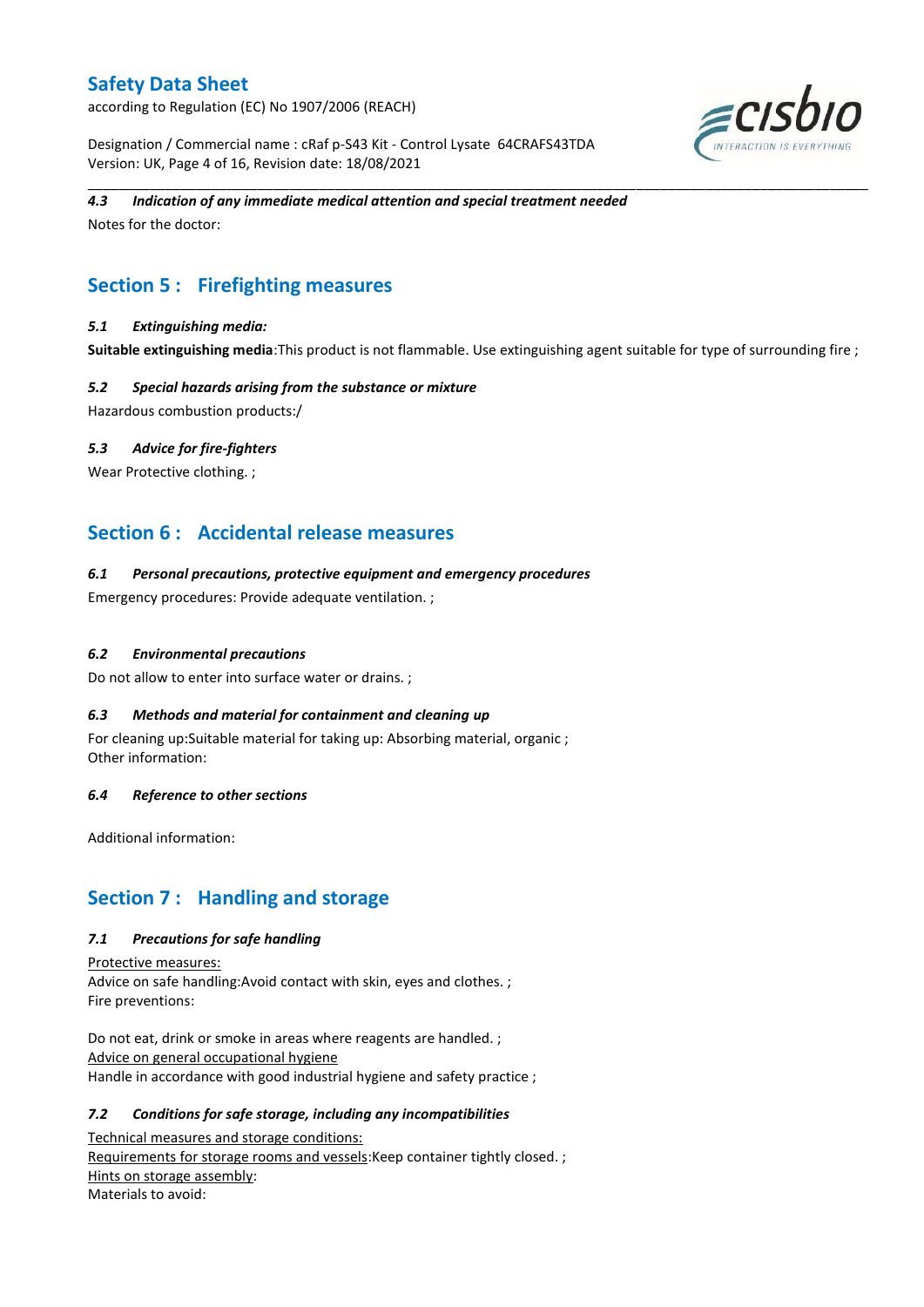according to Regulation (EC) No 1907/2006 (REACH)

Designation / Commercial name : cRaf p-S43 Kit - Control Lysate 64CRAFS43TDA Version: UK, Page 5 of 16, Revision date: 18/08/2021



Further information on storage conditions:

#### *7.3 Specific end uses:*

Recommendations on specific end uses: Observe technical data sheet. ;

## **Section 8 : Exposure controls/personal protection**

#### *8.1 Control parameters*

Preliminary remark:

#### 8.1.1 Occupational exposure limits:

• France

| Source:                    | Informations relatives à la réglementation VME (France) : ED 984, 07.2012 |               |            |           |            |           |
|----------------------------|---------------------------------------------------------------------------|---------------|------------|-----------|------------|-----------|
| <b>Substance</b>           | EC No.                                                                    | <b>CAS-No</b> | VLE(mg/m3) | VLE (ppm) | VME(mg/m3) | VME (ppm) |
| 13472-36-1                 |                                                                           | 13472-36-1    |            |           |            |           |
| 13721-39-6 / 237-<br>287-9 | 237-287-9                                                                 | 13721-39-6    |            |           |            |           |
| 6381-92-6                  |                                                                           | 6381-92-6     |            |           |            |           |
| 64-17-5 / 200-578-<br>6    | 200-578-6                                                                 | 64-17-5       | 9500       | 5000      | 1900       | 1000      |
| 68412-54-4 / 500-<br>209-1 | 500-209-1                                                                 | 68412-54-4    |            |           |            |           |
| 7647-14-5 / 231-<br>598-3  | 231-598-3                                                                 | 7647-14-5     |            |           |            |           |

\_\_\_\_\_\_\_\_\_\_\_\_\_\_\_\_\_\_\_\_\_\_\_\_\_\_\_\_\_\_\_\_\_\_\_\_\_\_\_\_\_\_\_\_\_\_\_\_\_\_\_\_\_\_\_\_\_\_\_\_\_\_\_\_\_\_\_\_\_\_\_\_\_\_\_\_\_\_\_\_\_\_\_\_\_\_\_\_\_\_\_\_\_\_\_\_\_\_\_\_\_

#### • Spain

| Source:                    | Limites de Exposicion Profesional para Agentes Quimicos en Espana<br>Instituto Nacional de Seguridad e Higiene en el Trabajo<br>June 2015 |               |                |              |                |              |  |
|----------------------------|-------------------------------------------------------------------------------------------------------------------------------------------|---------------|----------------|--------------|----------------|--------------|--|
| Substance                  | EC-No.                                                                                                                                    | <b>CAS-No</b> | VLA-EC (mg/m3) | VLA-EC (ppm) | VLA-ED (mg/m3) | VLA-ED (ppm) |  |
| 13472-36-1                 |                                                                                                                                           | 13472-36-1    |                |              |                |              |  |
| 13721-39-6 / 237-<br>287-9 | 237-287-9                                                                                                                                 | 13721-39-6    |                |              |                |              |  |
| 6381-92-6                  |                                                                                                                                           | 6381-92-6     |                |              |                |              |  |
| 64-17-5 / 200-578-<br>6    | 200-578-6                                                                                                                                 | 64-17-5       | 1.91           |              |                |              |  |
| 68412-54-4 / 500-<br>209-1 | 500-209-1                                                                                                                                 | 68412-54-4    |                |              |                |              |  |
| 7647-14-5 / 231-<br>598-3  | 231-598-3                                                                                                                                 | 7647-14-5     |                |              |                |              |  |

**•** Germany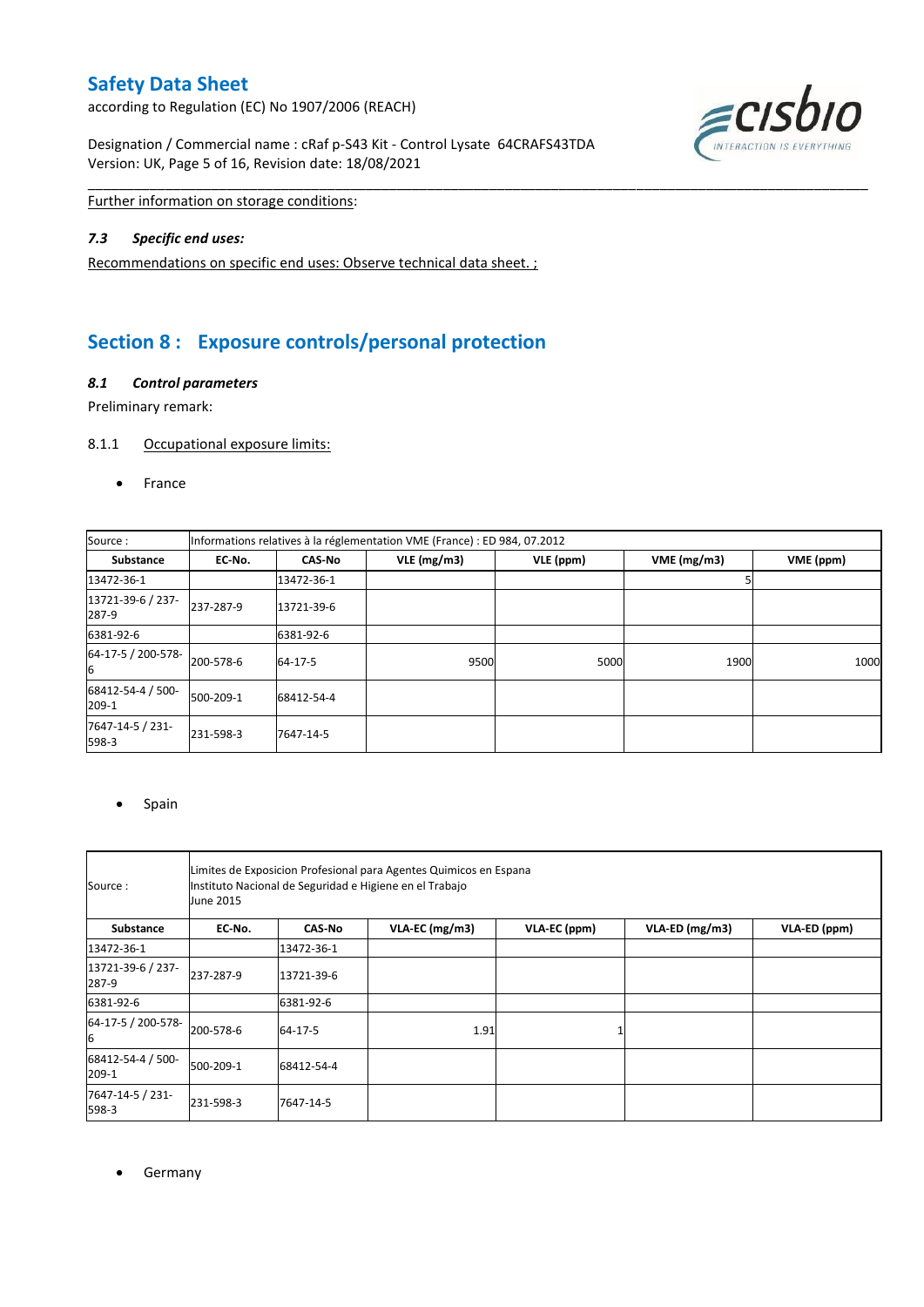according to Regulation (EC) No 1907/2006 (REACH)



#### Designation / Commercial name : cRaf p-S43 Kit - Control Lysate 64CRAFS43TDA Version: UK, Page 6 of 16, Revision date: 18/08/2021

| Source:                | TRGS 900, June 2015, BAuA |               |             |           |  |  |  |
|------------------------|---------------------------|---------------|-------------|-----------|--|--|--|
| Substance              | EC-No.                    | <b>CAS-No</b> | AGW (mg/m3) | AGW (ppm) |  |  |  |
| 13472-36-1             |                           | 13472-36-1    |             |           |  |  |  |
| 13721-39-6 / 237-287-9 | 237-287-9                 | 13721-39-6    |             |           |  |  |  |
| 6381-92-6              |                           | 6381-92-6     |             |           |  |  |  |
| 64-17-5 / 200-578-6    | 200-578-6                 | 64-17-5       | 960         | 500       |  |  |  |
| 68412-54-4 / 500-209-1 | 500-209-1                 | 68412-54-4    |             |           |  |  |  |
| 7647-14-5 / 231-598-3  | 231-598-3                 | 7647-14-5     |             |           |  |  |  |

\_\_\_\_\_\_\_\_\_\_\_\_\_\_\_\_\_\_\_\_\_\_\_\_\_\_\_\_\_\_\_\_\_\_\_\_\_\_\_\_\_\_\_\_\_\_\_\_\_\_\_\_\_\_\_\_\_\_\_\_\_\_\_\_\_\_\_\_\_\_\_\_\_\_\_\_\_\_\_\_\_\_\_\_\_\_\_\_\_\_\_\_\_\_\_\_\_\_\_\_\_

- Italia
- **•** Greece
- $\bullet$  UK
- OSHA (USA)

| Source:                             | Occupational Safety and Health Administration (OSHA) Permissible Exposure Limits (PELS) from 29 CFR 1910.1000 |               |                                                                            |                                                                               |                                                                      |                                                                        |
|-------------------------------------|---------------------------------------------------------------------------------------------------------------|---------------|----------------------------------------------------------------------------|-------------------------------------------------------------------------------|----------------------------------------------------------------------|------------------------------------------------------------------------|
| <b>Substance</b>                    | EC-No.                                                                                                        | <b>CAS-No</b> | <b>OSHA Permissible</b><br><b>Exposure Limit (PEL)</b><br>8-hour TWA (ppm) | <b>OSHA Permissible</b><br><b>Exposure Limit (PEL) 8-</b><br>hour TWA (mg/m3) | <b>OSHA Permissible</b><br><b>Exposure Limit (PEL)</b><br>STEL (ppm) | <b>OSHA Permissible</b><br><b>Exposure Limit (PEL)</b><br>STEL (mg/m3) |
| 13472-36-1                          |                                                                                                               | 13472-36-1    |                                                                            |                                                                               |                                                                      |                                                                        |
| 13721-39-6 / 237-<br>287-9          | 237-287-9                                                                                                     | 13721-39-6    |                                                                            |                                                                               |                                                                      | 0.05                                                                   |
| 6381-92-6                           |                                                                                                               | 6381-92-6     |                                                                            |                                                                               |                                                                      |                                                                        |
| 64-17-5 / 200-578-6   200-578-6     |                                                                                                               | 64-17-5       | 1000                                                                       | 1900                                                                          |                                                                      |                                                                        |
| 68412-54-4 / 500-<br>209-1          | 500-209-1                                                                                                     | 68412-54-4    |                                                                            |                                                                               |                                                                      |                                                                        |
| 7647-14-5 / 231-598-231-598-3<br>IЗ |                                                                                                               | 7647-14-5     |                                                                            |                                                                               |                                                                      |                                                                        |

#### 8.1.2 Biological limit values (Germany):

| List of recommended health-based biological limit values (BLVs) and biological guidance values (BGVs), June 2014<br>Source : |           |            |               |           |  |
|------------------------------------------------------------------------------------------------------------------------------|-----------|------------|---------------|-----------|--|
| Substance                                                                                                                    | EC No.    | CAS No     | $BLV$ (mg/m3) | BLV (ppm) |  |
| 13472-36-1                                                                                                                   |           | 13472-36-1 |               |           |  |
| 13721-39-6 / 237-287-9                                                                                                       | 237-287-9 | 13721-39-6 |               |           |  |
| 6381-92-6                                                                                                                    |           | 6381-92-6  |               |           |  |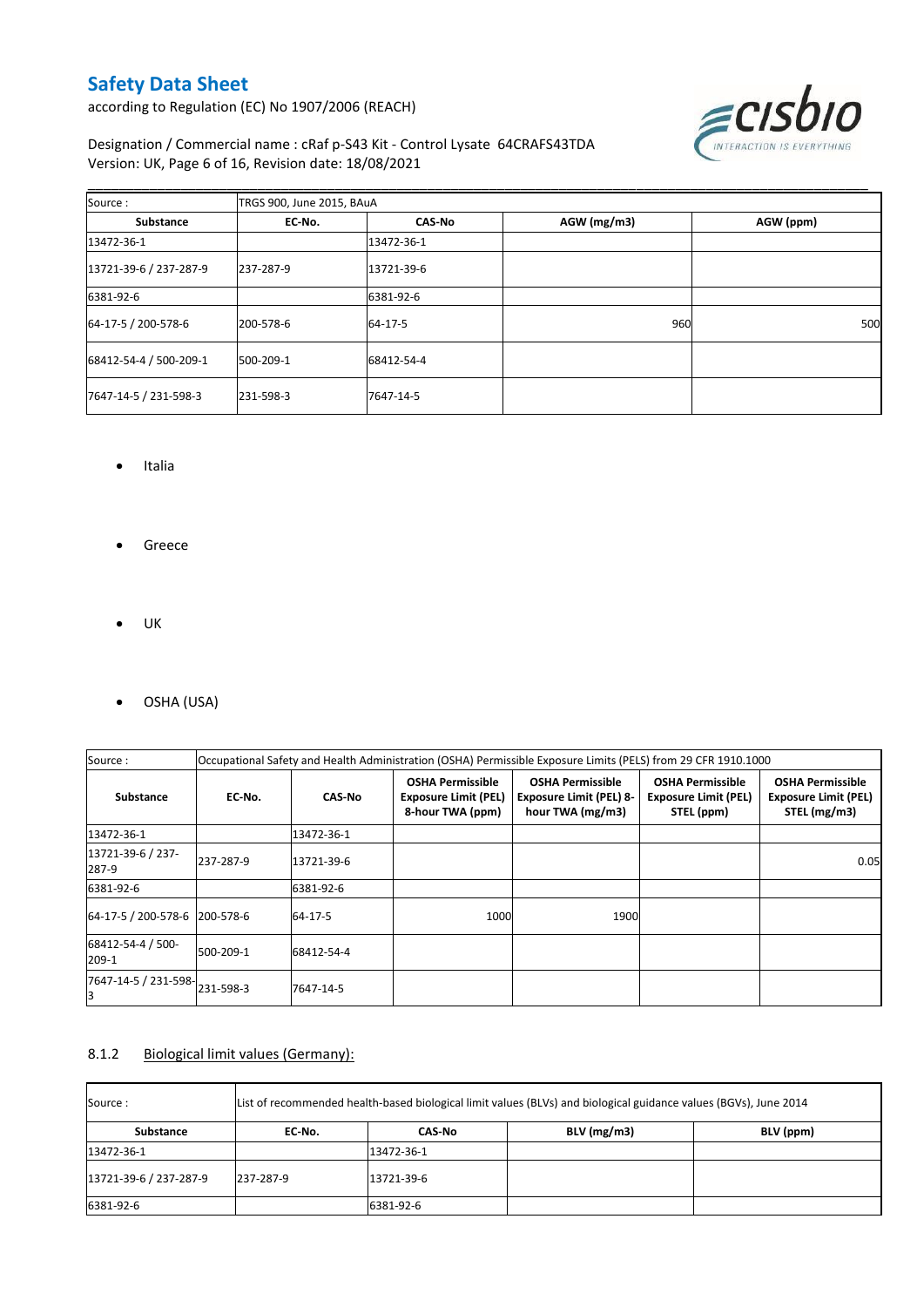according to Regulation (EC) No 1907/2006 (REACH)



#### Designation / Commercial name : cRaf p-S43 Kit - Control Lysate 64CRAFS43TDA Version: UK, Page 7 of 16, Revision date: 18/08/2021

| 64-17-5 / 200-578-6    | 200-578-6 | 64-17-5    |  |
|------------------------|-----------|------------|--|
| 68412-54-4 / 500-209-1 | 500-209-1 | 68412-54-4 |  |
| 7647-14-5 / 231-598-3  | 231-598-3 | 7647-14-5  |  |

#### 8.1.3 Exposure limits at intended use (Germany):

| Source:                | TRGS 903, November 2015, BAuA |               |             |           |  |  |
|------------------------|-------------------------------|---------------|-------------|-----------|--|--|
| Substance              | EC-No.                        | <b>CAS-No</b> | BGW (mg/m3) | BGW (ppm) |  |  |
| 13472-36-1             |                               | 13472-36-1    |             |           |  |  |
| 13721-39-6 / 237-287-9 | 237-287-9                     | 13721-39-6    |             |           |  |  |
| 6381-92-6              |                               | 6381-92-6     |             |           |  |  |
| 64-17-5 / 200-578-6    | 200-578-6                     | 64-17-5       |             |           |  |  |
| 68412-54-4 / 500-209-1 | 500-209-1                     | 68412-54-4    |             |           |  |  |
| 7647-14-5 / 231-598-3  | 231-598-3                     | 7647-14-5     |             |           |  |  |

#### 8.1.4 DNEL/PNEC-values:

DNEL worker

| Source:                                                                                                                  |                   | GESTIS - substance database |                                                 |                                                          |                                                             |                                                   |                                                      |                                                                        |                                         |
|--------------------------------------------------------------------------------------------------------------------------|-------------------|-----------------------------|-------------------------------------------------|----------------------------------------------------------|-------------------------------------------------------------|---------------------------------------------------|------------------------------------------------------|------------------------------------------------------------------------|-----------------------------------------|
| Substance                                                                                                                | EC No.            | <b>CAS-No</b>               | Acute - dermal,<br>local effects<br>(mg/kg/day) | Long-term $-$<br>dermal, local<br>effects<br>(mg/kg/day) | Long-term $-$<br>dermal,<br>systemic effects<br>(mg/kg/day) | $Acute -$<br>inhalation, local<br>effects (mg/m3) | Acute-<br>inhalation,<br>systemic effects<br>(mg/m3) | Long-term $-$<br>inhalation, local<br>effects (mg/m3) systemic effects | Long-term $-$<br>inhalation,<br>(mg/m3) |
| 13472-36-1                                                                                                               |                   | 13472-36-1                  |                                                 |                                                          |                                                             |                                                   | 2.79-2.79                                            |                                                                        |                                         |
| $\left[ \frac{13721 - 39 - 6}{237 - 287 - 9} \right]$ $\left[ \frac{13721 - 39 - 6}{237 - 287 - 9} \right]$<br>237-287-9 |                   |                             |                                                 |                                                          |                                                             |                                                   |                                                      |                                                                        |                                         |
| 6381-92-6                                                                                                                |                   | 6381-92-6                   |                                                 |                                                          |                                                             | $1.5 - 1.5$                                       |                                                      |                                                                        |                                         |
| $64 - 17 - 5/$<br>200-578-6                                                                                              | 200-578-6 64-17-5 |                             |                                                 |                                                          |                                                             |                                                   | 950-950                                              |                                                                        |                                         |
| 68412-54-4 /<br>500-209-1                                                                                                |                   | 500-209-1 68412-54-4        |                                                 |                                                          |                                                             |                                                   | $4.7 - 4.7$                                          |                                                                        |                                         |
| 7647-14-5 /<br>231-598-3                                                                                                 |                   | 231-598-3 7647-14-5         |                                                 |                                                          |                                                             |                                                   | 2068.62-<br>2068.62                                  |                                                                        |                                         |

#### DNEL consumer

| Source:                                          |                  | <b>GESTIS</b> - substance database |                                                 |                                                          |                                                             |                                                   |                                                       |                                                     |                                                             |
|--------------------------------------------------|------------------|------------------------------------|-------------------------------------------------|----------------------------------------------------------|-------------------------------------------------------------|---------------------------------------------------|-------------------------------------------------------|-----------------------------------------------------|-------------------------------------------------------------|
| <b>Substance</b>                                 | EC-No.           | <b>CAS-No</b>                      | Acute - dermal,<br>local effects<br>(mg/kg/day) | Long-term $-$<br>dermal, local<br>effects<br>(mg/kg/day) | Long-term $-$<br>dermal.<br>systemic effects<br>(mg/kg/day) | $Acute -$<br>inhalation, local<br>effects (mg/m3) | Acute -<br>inhalation,<br>systemic effects<br>(mg/m3) | Long-term -<br>inhalation, local<br>effects (mg/m3) | Long-term $-$<br>inhalation,<br>systemic effects<br>(mg/m3) |
| 13472-36-1                                       |                  | 13472-36-1                         |                                                 |                                                          |                                                             |                                                   |                                                       |                                                     |                                                             |
| $ 13721-39-6/237-287-9 13721-39-6 $<br>237-287-9 |                  |                                    |                                                 |                                                          |                                                             |                                                   |                                                       |                                                     |                                                             |
| 6381-92-6                                        |                  | 6381-92-6                          |                                                 |                                                          |                                                             |                                                   |                                                       |                                                     |                                                             |
| $64 - 17 - 5/$<br>200-578-6                      | 200-578-664-17-5 |                                    |                                                 |                                                          |                                                             |                                                   |                                                       |                                                     |                                                             |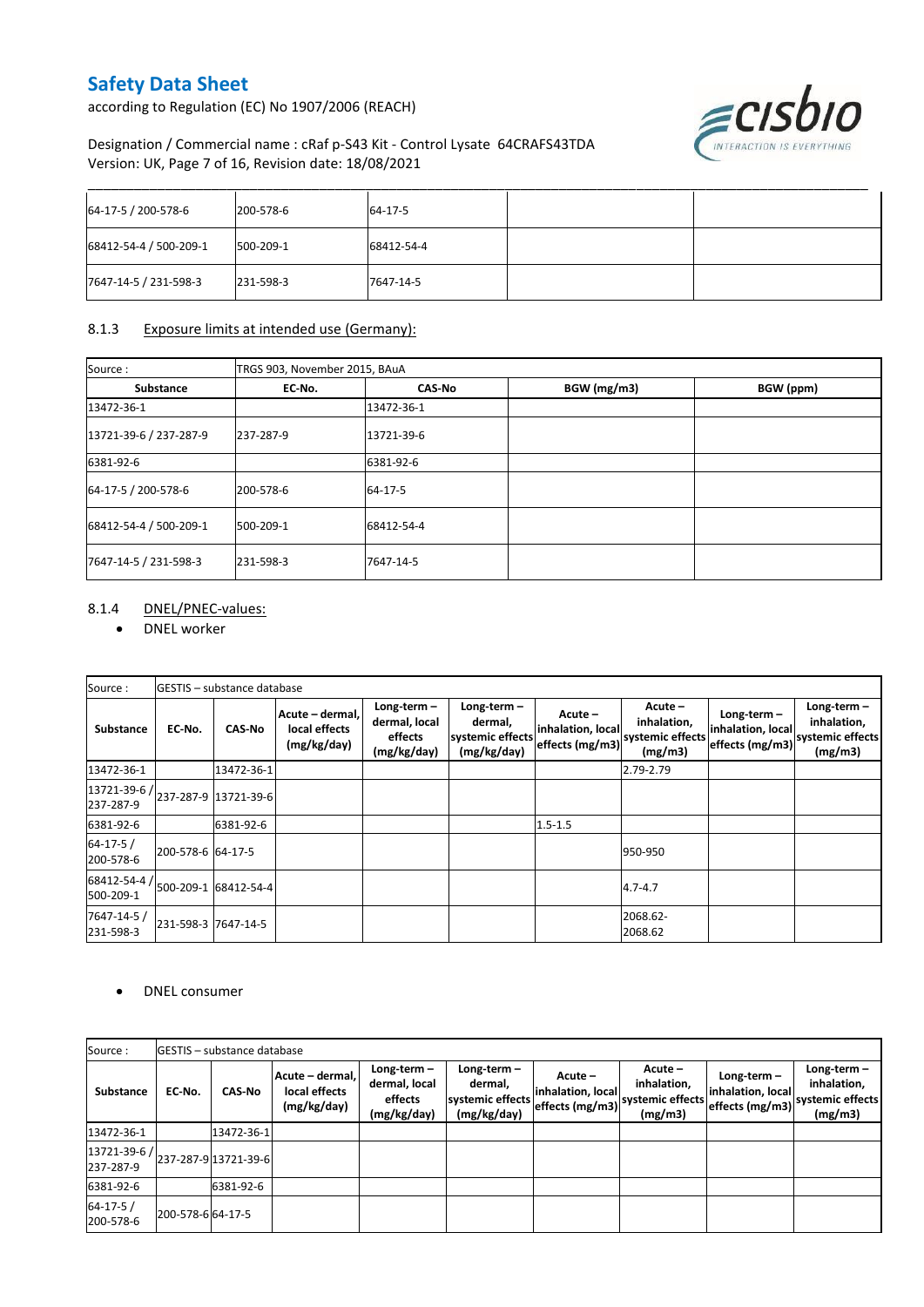according to Regulation (EC) No 1907/2006 (REACH)



#### Designation / Commercial name : cRaf p-S43 Kit - Control Lysate 64CRAFS43TDA Version: UK, Page 8 of 16, Revision date: 18/08/2021

| $\begin{array}{ c c c c c }\n 7647 - 14 - 5 & 231 - 598 - 3 & 7647 - 14 - 5 & 231 - 598 - 3 & 7647 - 14 - 5 & 231 - 598 - 3 & 7647 - 14 - 5 & 311 - 598 - 3 & 7647 - 14 & 566 \end{array}$ |  |  |  |  |  |
|--------------------------------------------------------------------------------------------------------------------------------------------------------------------------------------------|--|--|--|--|--|

#### DNEL remark:

• PNEC

| Source:                       | <b>INERIS</b>       |                                 |                    |  |  |              |  |  |                                                                                                                                                                           |  |                      |  |  |              |  |
|-------------------------------|---------------------|---------------------------------|--------------------|--|--|--------------|--|--|---------------------------------------------------------------------------------------------------------------------------------------------------------------------------|--|----------------------|--|--|--------------|--|
|                               |                     |                                 | PNEC AQUATIC       |  |  |              |  |  |                                                                                                                                                                           |  | <b>PNEC Sediment</b> |  |  |              |  |
| <b>Substance</b>              | EC-No.              | <b>CAS-No</b>                   | freshwater         |  |  | marine water |  |  | intermittent release                                                                                                                                                      |  | freshwater           |  |  | marine water |  |
|                               |                     |                                 | $(mg/L)$ $(mg/kg)$ |  |  |              |  |  | $\vert (ppm) \vert (mg/L) \vert (mg/kg) \vert (ppm) \vert (mg/L) \vert (mg/kg) \vert (ppm) \vert (mg/L) \vert (mg/kg) \vert (ppm) \vert (mg/L) \vert (mg/kg) \vert (ppm)$ |  |                      |  |  |              |  |
| 13472-36-1                    |                     | 13472-36-1                      |                    |  |  |              |  |  |                                                                                                                                                                           |  |                      |  |  |              |  |
| 13721-39-6                    |                     | / 237-287- 237-287-9 13721-39-6 |                    |  |  |              |  |  |                                                                                                                                                                           |  |                      |  |  |              |  |
| 6381-92-6                     |                     | 6381-92-6                       |                    |  |  |              |  |  |                                                                                                                                                                           |  |                      |  |  |              |  |
| $64 - 17 - 5/$<br>200-578-6   | 200-578-6 64-17-5   |                                 |                    |  |  |              |  |  |                                                                                                                                                                           |  |                      |  |  |              |  |
| 68412-54-4<br>/ 500-209-      | 500-209-1           | 68412-54-4                      |                    |  |  |              |  |  |                                                                                                                                                                           |  |                      |  |  |              |  |
| 7647-14-5<br>/ 231-598-<br>IЗ | 231-598-3 7647-14-5 |                                 |                    |  |  |              |  |  |                                                                                                                                                                           |  |                      |  |  |              |  |

| Source:                                         | <b>INERIS</b> |               |        |           |       |        |                                |       |        |          |       |        |                             |       |  |
|-------------------------------------------------|---------------|---------------|--------|-----------|-------|--------|--------------------------------|-------|--------|----------|-------|--------|-----------------------------|-------|--|
|                                                 |               |               |        | Others    |       |        |                                |       |        |          |       |        |                             |       |  |
| <b>Substance</b>                                | EC No.        | <b>CAS-No</b> |        | PNEC soil |       |        | PNEC sewage treatment<br>plant |       |        | PNEC air |       |        | PNEC secondary<br>poisoning |       |  |
|                                                 |               |               | (mg/L) | (mg/kg)   | (ppm) | (mg/L) | (mg/kg)                        | (ppm) | (mg/L) | (mg/kg)  | (ppm) | (mg/L) | (mg/kg)                     | (ppm) |  |
| 13472-36-1                                      |               | 13472-36-1    |        |           |       |        |                                |       |        |          |       |        |                             |       |  |
| $13721 - 39 - 6$ / $237 - 287 - 9$<br>237-287-9 |               | 13721-39-6    |        |           |       |        |                                |       |        |          |       |        |                             |       |  |
| 6381-92-6                                       |               | 6381-92-6     |        |           |       |        |                                |       |        |          |       |        |                             |       |  |
| $64 - 17 - 5/$<br>200-578-6                     | 200-578-6     | 64-17-5       |        |           |       |        |                                |       |        |          |       |        |                             |       |  |
| $68412 - 54 - 4$ / $500 - 209 - 1$<br>500-209-1 |               | 68412-54-4    |        |           |       |        |                                |       |        |          |       |        |                             |       |  |
| 7647-14-5 /<br>231-598-3                        | 231-598-3     | 7647-14-5     |        |           |       |        |                                |       |        |          |       |        |                             |       |  |

PNEC remark: Control parameters remark: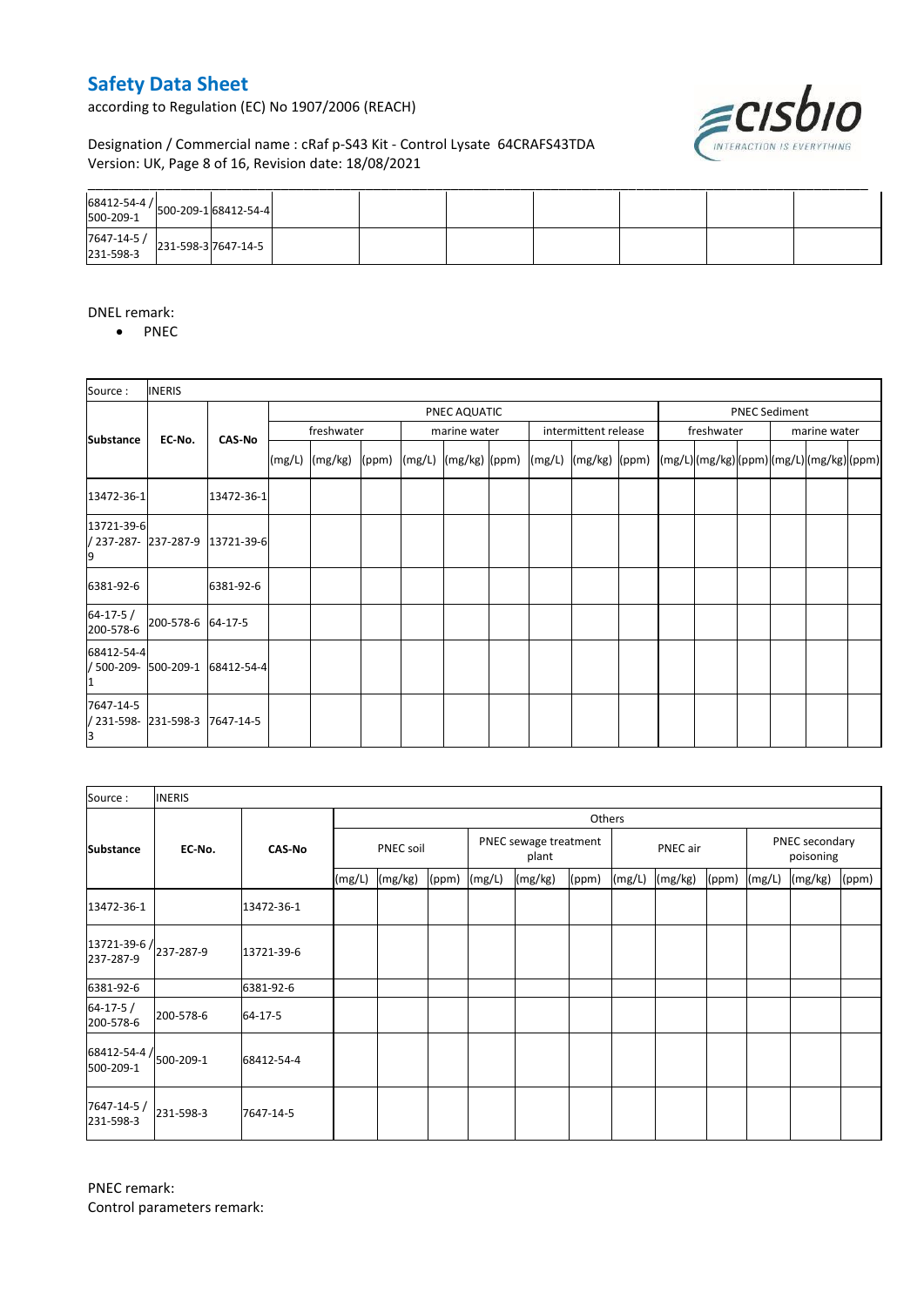according to Regulation (EC) No 1907/2006 (REACH)

Designation / Commercial name : cRaf p-S43 Kit - Control Lysate 64CRAFS43TDA Version: UK, Page 9 of 16, Revision date: 18/08/2021



#### *8.2 Exposure controls*

8.2.1 Appropriate engineering controls:

8.2.2 Personal protective equipment: **Eye / Face protection**: Safety glasses with side-shields ; **Skin protection**:Gloves ; **Respiratory protection**:Ensure adequate ventilation ; **Thermal hazards**:

8.2.3 Environmental exposure controls:

## **Section 9 : Physical and chemical properties**

#### *9.1 Information on basic physical and chemical properties*

Appearance

| N                     |           |
|-----------------------|-----------|
| Physical state        | Liquid    |
| Colour                | Colorless |
| Odour                 |           |
| Odour threshold (ppm) |           |

\_\_\_\_\_\_\_\_\_\_\_\_\_\_\_\_\_\_\_\_\_\_\_\_\_\_\_\_\_\_\_\_\_\_\_\_\_\_\_\_\_\_\_\_\_\_\_\_\_\_\_\_\_\_\_\_\_\_\_\_\_\_\_\_\_\_\_\_\_\_\_\_\_\_\_\_\_\_\_\_\_\_\_\_\_\_\_\_\_\_\_\_\_\_\_\_\_\_\_\_\_

|                                                             |                                           | Value | Concentration<br>(mol/L) | Method | Temperature (°C) | Pressure (kPa) | Remark |
|-------------------------------------------------------------|-------------------------------------------|-------|--------------------------|--------|------------------|----------------|--------|
| pH                                                          |                                           |       |                          |        |                  |                |        |
| Melting point (°C)                                          |                                           |       |                          |        |                  |                |        |
| Freezing point (°C)                                         |                                           |       |                          |        |                  |                |        |
| Initial boiling point/boiling range (°C)                    |                                           |       |                          |        |                  |                |        |
| Flash point (°C)                                            |                                           |       |                          |        |                  |                |        |
| Evaporation rate (kg/m <sup>2</sup> /h)                     |                                           |       |                          |        |                  |                |        |
| Flammability (type : ) (%)                                  |                                           |       |                          |        |                  |                |        |
| Upper/lower<br>flammability or explosive<br>limits          | Upper explosive limit<br>(%)              |       |                          |        |                  |                |        |
|                                                             | Lower explosive limit (%)                 |       |                          |        |                  |                |        |
| Vapour pressure (kPa)                                       |                                           |       |                          |        |                  |                |        |
| Vapour density (g/cm <sup>3</sup> )                         |                                           |       |                          |        |                  |                |        |
|                                                             | Density (g/cm <sup>3</sup> )              |       |                          |        |                  |                |        |
| Densities                                                   | Relative density (g/cm <sup>3</sup> )     |       |                          |        |                  |                |        |
|                                                             | Bulk density (g/cm <sup>3</sup> )         |       |                          |        |                  |                |        |
|                                                             | Critical density (g/cm <sup>3</sup> )     |       |                          |        |                  |                |        |
| Solubility (Type: ) (g/L)                                   |                                           |       |                          |        |                  |                |        |
| Partition coefficient (log Pow)<br>n-octanol/water at pH :  |                                           |       |                          |        |                  |                |        |
| Auto-ignition temperature (°C)                              |                                           |       |                          |        |                  |                |        |
| Decomposition temperature (°C)<br>Decomposition energy : kJ |                                           |       |                          |        |                  |                |        |
| Viscosity                                                   | Viscosity, dynamic (poiseuille)           |       |                          |        |                  |                |        |
|                                                             | Viscosity, cinematic (cm <sup>3</sup> /s) |       |                          |        |                  |                |        |
| Oxidising properties                                        |                                           |       |                          |        |                  |                |        |
| <b>Explosive properties</b>                                 |                                           |       |                          |        |                  |                |        |

#### *9.2 Other information:*

No other relevant data available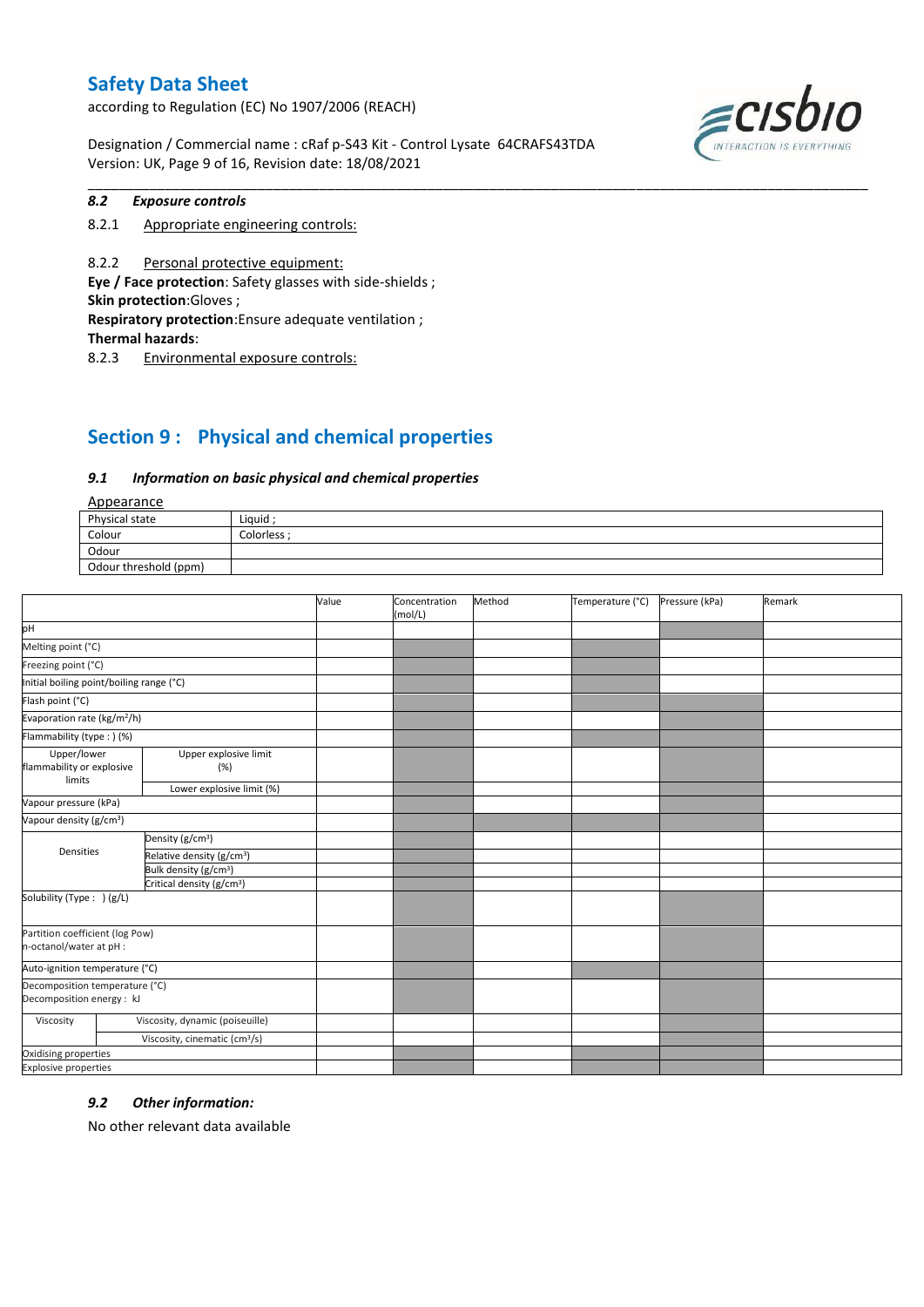according to Regulation (EC) No 1907/2006 (REACH)

Designation / Commercial name : cRaf p-S43 Kit - Control Lysate 64CRAFS43TDA Version: UK, Page 10 of 16, Revision date: 18/08/2021



## **Section 10 : Stability and reactivity**

*10.1 Reactivity* This material is considered to be non-reactive under normal use conditions. ;

\_\_\_\_\_\_\_\_\_\_\_\_\_\_\_\_\_\_\_\_\_\_\_\_\_\_\_\_\_\_\_\_\_\_\_\_\_\_\_\_\_\_\_\_\_\_\_\_\_\_\_\_\_\_\_\_\_\_\_\_\_\_\_\_\_\_\_\_\_\_\_\_\_\_\_\_\_\_\_\_\_\_\_\_\_\_\_\_\_\_\_\_\_\_\_\_\_\_\_\_\_

- *10.2 Chemical stability*
- *10.3 Possibility of hazardous reactions*
- *10.4 Conditions to avoid:*
- *10.5 Incompatible materials:*
- *10.6 Hazardous decomposition products:*

Does not decompose when used for intended uses. ;

## **Section 11 : Toxicological information**

Toxicokinetics, metabolism and distribution

#### *11.1 Information on toxicological effects*

#### Substances

**Acute toxicity**

#### Animal data: Acute oral toxicity:

| Substance name          | <b>LD50</b><br>(mg/kg) | <b>Species</b> | Method | Symptoms / delayed effects | Remark        |
|-------------------------|------------------------|----------------|--------|----------------------------|---------------|
| 127087-87-0 / 500-315-8 |                        |                |        |                            | Data lacking. |
| 9002-93-1               | 1800-1800              | Rat            |        |                            |               |

Acute dermal toxicity:

Acute inhalative toxicity:

| Substance name          | $C(E)$ L50<br>(mg/L) | <b>Exposure time</b> | <b>Species</b> | <b>Method</b> | Remark |
|-------------------------|----------------------|----------------------|----------------|---------------|--------|
| 127087-87-0 / 500-315-8 |                      |                      |                |               |        |

Practical experience / human evidence: Assessment / Classification: General Remark:

#### **•** Skin corrosion/irritation

Animal data:

| 11. .<br>Method<br>----<br>,,,,,,,,<br>Score<br><b>Species</b><br>time<br>-Re<br>nsure<br>sub:<br>-vn/<br>name<br>.cion<br>יוורש<br>ariidi s<br><br>- - - |
|-----------------------------------------------------------------------------------------------------------------------------------------------------------|
|-----------------------------------------------------------------------------------------------------------------------------------------------------------|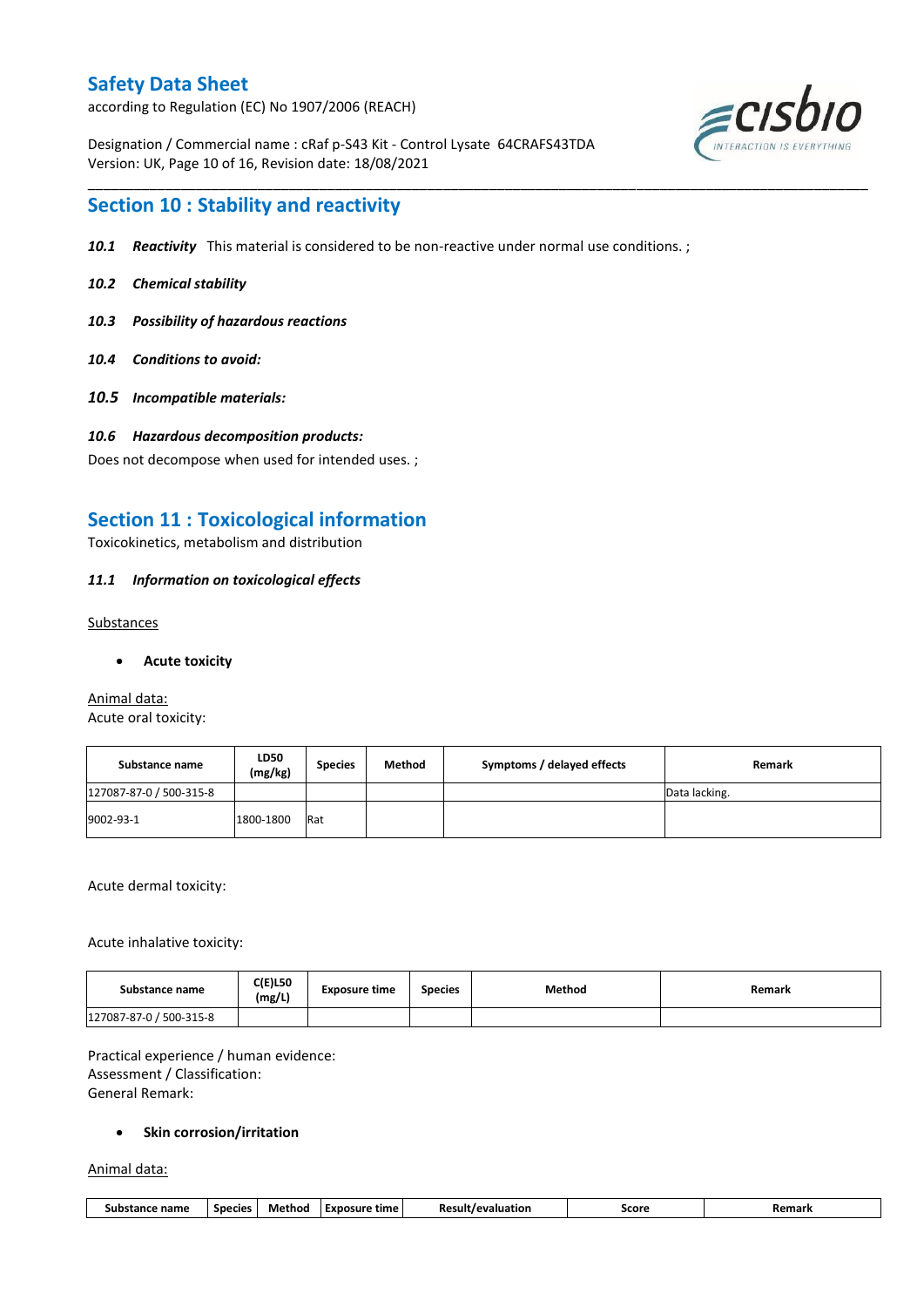according to Regulation (EC) No 1907/2006 (REACH)

#### Designation / Commercial name : cRaf p-S43 Kit - Control Lysate 64CRAFS43TDA Version: UK, Page 11 of 16, Revision date: 18/08/2021



|         | ____ |
|---------|------|
| 9002-93 |      |

In-vitro skin test method: In-vitro skin test result: Assessment / Classification:

#### **Eye damage/irritation**

#### Animal data:

| Substance name              | <b>Species</b> | Method | <b>Exposure time</b> | <b>Result/evaluation</b> | Score | Remark |
|-----------------------------|----------------|--------|----------------------|--------------------------|-------|--------|
| 127087-87-0 / 500-<br>315-8 |                |        |                      |                          |       |        |
| 9002-93-1                   | Rabbit         |        |                      | Eve irritation           |       |        |

In vitro eye test method: In vitro eye test result: Assessment / Classification:

#### **CMR effects (carcinogenity, mutagenicity and toxicity for reproduction)**

o Germ cell mutagenicity:

Animal data:

Assessment / Classification:

o Carcinogenicity

Practical experience / human evidence: Animal data:

Other information: Assessment / Classification:

o Reproductive toxicity

Practical experience / human evidence: Animal data:

Other information: Assessment / Classification:

Overall assessment on CMR properties:

- **Specific target organ toxicity (single exposure)**
	- o STOT SE 1 and 2

Animal data:

Other information:

o STOT SE 3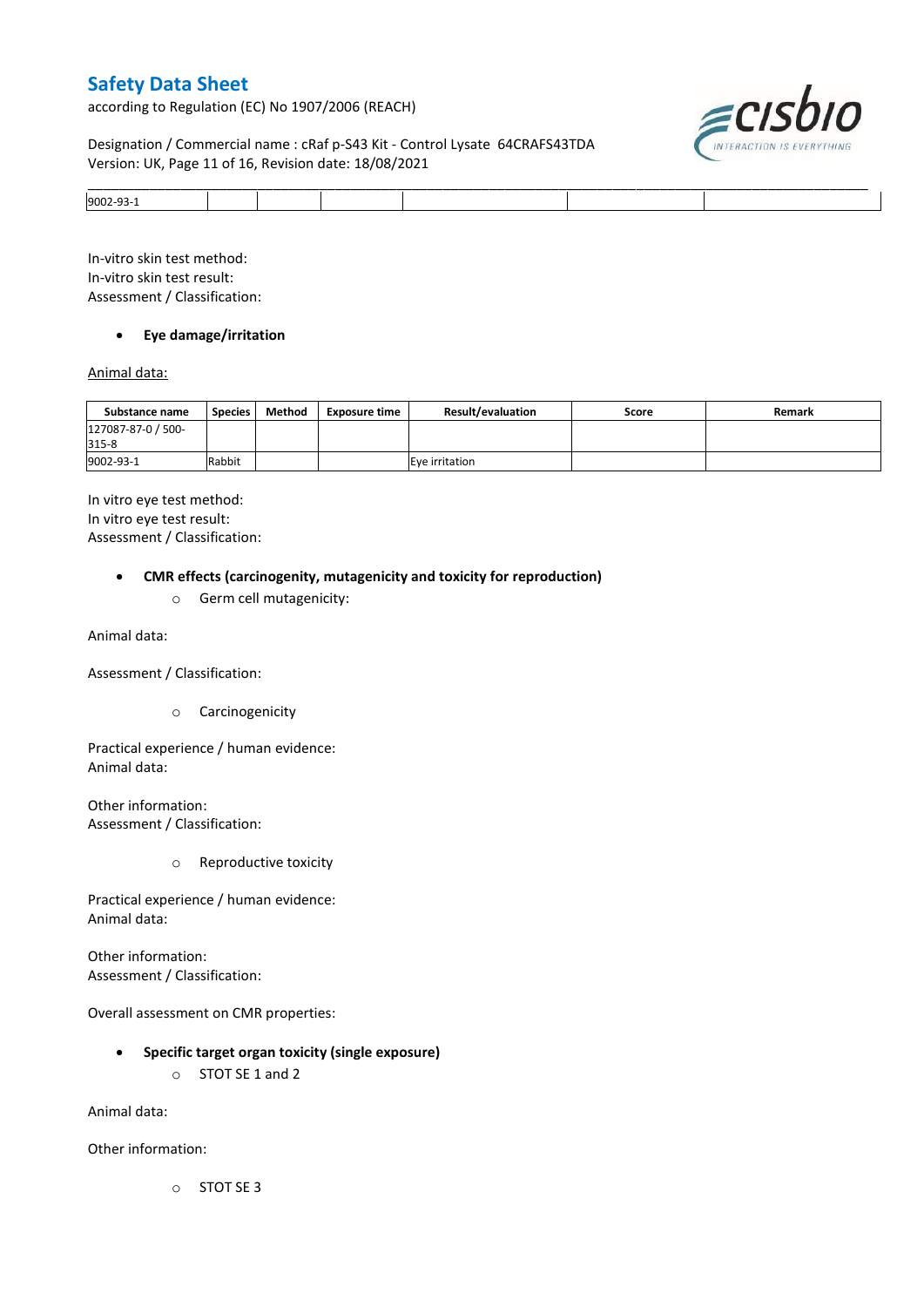according to Regulation (EC) No 1907/2006 (REACH)

Designation / Commercial name : cRaf p-S43 Kit - Control Lysate 64CRAFS43TDA Version: UK, Page 12 of 16, Revision date: 18/08/2021



Practical experience / human evidence:

Other information: Assessment / Classification:

#### **Specific target organ toxicity (repeated exposure)**

Practical experience / human evidence: Animal data:

Assessment / Classification: Other information

**Aspiration hazard**

Practical experience / human evidence: Experimental data: viscosity data: see SECTION 9. Assessment / Classification: Remark:

11.1.1 Mixtures No toxicological information is available for the mixture itself

## **Section 12 : Ecological information**

In case that test data regarding one endpoint/differentiation exist for the mixture itself, the classification is carried out according to the substance criteria (excluding biodegradation and bioaccumulation). If no test data exist, the criteria for mixture classification has to be used (calculation method) in this case the toxicological data of the ingredients are shown.

\_\_\_\_\_\_\_\_\_\_\_\_\_\_\_\_\_\_\_\_\_\_\_\_\_\_\_\_\_\_\_\_\_\_\_\_\_\_\_\_\_\_\_\_\_\_\_\_\_\_\_\_\_\_\_\_\_\_\_\_\_\_\_\_\_\_\_\_\_\_\_\_\_\_\_\_\_\_\_\_\_\_\_\_\_\_\_\_\_\_\_\_\_\_\_\_\_\_\_\_\_

#### *12.1 Aquatic toxicity:*

Acute (short-term) fish toxicity

| Source:                                          |        |                   |                       |                       |                  | Informations relatives à la réglementation VME (France) : ED 984, 07.2012 |                              |        |        |                       |
|--------------------------------------------------|--------|-------------------|-----------------------|-----------------------|------------------|---------------------------------------------------------------------------|------------------------------|--------|--------|-----------------------|
| Substance                                        | EC-No. | <b>CAS-No</b>     | <b>LC50</b><br>(mg/L) | <b>EC50</b><br>(mg/L) | Test<br>duration | <b>Species</b>                                                            | Result/<br><b>Evaluation</b> | Method | Remark | <b>General Remark</b> |
| $127087-87-0$ 500-315-8 $ ^{427}$<br>/ 500-315-8 |        | 127087-<br>$87-0$ |                       |                       |                  |                                                                           |                              |        |        |                       |
| 9002-93-1                                        |        | 9002-93-1         | 8.9                   |                       |                  | Pimephales<br>96 promelas<br>(fathead<br>minnow)                          |                              |        |        |                       |

#### Chronic (long-term) fish toxicity

| Source:                    |           | Informations relatives à la réglementation VME (France) : ED 984, 07.2012 |  |                           |                |               |        |                       |  |  |  |
|----------------------------|-----------|---------------------------------------------------------------------------|--|---------------------------|----------------|---------------|--------|-----------------------|--|--|--|
| Substance                  | EC No.    | <b>CAS-No</b>                                                             |  | NOEC (mg/L) Test duration | <b>Species</b> | <b>Method</b> | Remark | <b>General Remark</b> |  |  |  |
| 127087-87-0 /<br>500-315-8 | 500-315-8 | 127087-87-0                                                               |  |                           |                |               |        |                       |  |  |  |
| 9002-93-1                  |           | 9002-93-1                                                                 |  |                           |                |               |        |                       |  |  |  |

#### Acute (short-term) toxicity to crustacea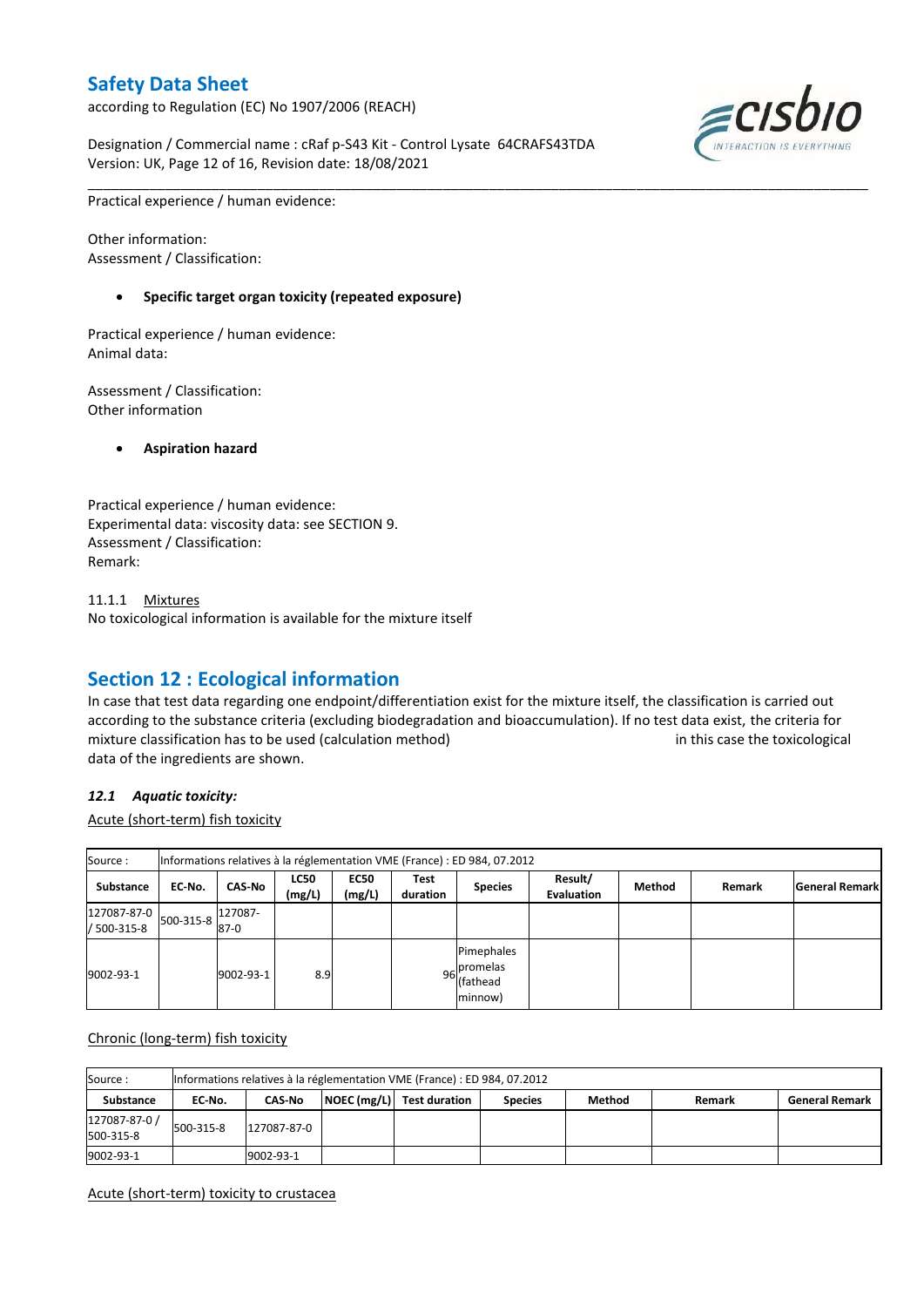according to Regulation (EC) No 1907/2006 (REACH)



#### Designation / Commercial name : cRaf p-S43 Kit - Control Lysate 64CRAFS43TDA Version: UK, Page 13 of 16, Revision date: 18/08/2021

| Source:                                                  |        |             |                       | Informations relatives à la réglementation VME (France) : ED 984, 07.2012 |                |                              |        |        |                       |
|----------------------------------------------------------|--------|-------------|-----------------------|---------------------------------------------------------------------------|----------------|------------------------------|--------|--------|-----------------------|
| Substance                                                | EC-No. | CAS-No      | <b>EC50</b><br>(mg/L) | <b>Test duration</b>                                                      | <b>Species</b> | Result/<br><b>Evaluation</b> | Method | Remark | <b>General Remark</b> |
| $127087-87-0$ / $500-315-8$ 1 <sup>12</sup><br>500-315-8 |        | 127087-87-1 |                       |                                                                           |                |                              |        |        |                       |
| 9002-93-1                                                |        | 9002-93-1   | 26                    | 48                                                                        |                |                              |        |        |                       |

#### Chronic (long-term) toxicity to crustacea

| Source :                   |           | Informations relatives à la réglementation VME (France) : ED 984, 07.2012 |  |                           |                |        |        |                       |  |  |  |
|----------------------------|-----------|---------------------------------------------------------------------------|--|---------------------------|----------------|--------|--------|-----------------------|--|--|--|
| Substance                  | EC-No.    | <b>CAS-No</b>                                                             |  | NOEC (mg/L) Test duration | <b>Species</b> | Method | Remark | <b>General Remark</b> |  |  |  |
| 127087-87-0 /<br>500-315-8 | 500-315-8 | 127087-87-0                                                               |  |                           |                |        |        |                       |  |  |  |
| 9002-93-1                  |           | 9002-93-1                                                                 |  |                           |                |        |        |                       |  |  |  |

#### Acute (short-term) toxicity to algae and cyanobacteria

| Source:                                    |        | Informations relatives à la réglementation VME (France) : ED 984, 07.2012 |  |                           |                |                              |        |        |                       |  |  |
|--------------------------------------------|--------|---------------------------------------------------------------------------|--|---------------------------|----------------|------------------------------|--------|--------|-----------------------|--|--|
| Substance                                  | EC No. | CAS-No                                                                    |  | EC50 (mg/L) Test duration | <b>Species</b> | Result/<br><b>Evaluation</b> | Method | Remark | <b>General Remark</b> |  |  |
| $127087 - 87 - 0$ / 500-315-8<br>500-315-8 |        | 127087-87-                                                                |  |                           |                |                              |        |        |                       |  |  |
| 9002-93-1                                  |        | 9002-93-1                                                                 |  |                           |                |                              |        |        |                       |  |  |

#### Toxicity to microorganisms and other aquatic plants / organisms

| Source:                    |           | Informations relatives à la réglementation VME (France) : ED 984, 07.2012 |               |                |        |               |                       |  |  |  |  |
|----------------------------|-----------|---------------------------------------------------------------------------|---------------|----------------|--------|---------------|-----------------------|--|--|--|--|
| <b>Substance</b>           | EC-No.    | CAS-No                                                                    | $EC50$ (mg/L) | <b>Species</b> | Method | <b>Remark</b> | <b>General Remark</b> |  |  |  |  |
| 127087-87-0 /<br>500-315-8 | 500-315-8 | 127087-87-0                                                               |               |                |        |               |                       |  |  |  |  |
| 9002-93-1                  |           | 9002-93-1                                                                 |               |                |        |               |                       |  |  |  |  |

Assessment / Classification:

#### *12.2 Persistence and degradability*

Biodegradation:

| Source:                    | Informations relatives à la réglementation VME (France) : ED 984, 07.2012 |               |                 |                                    |                            |        |                                                                                      |  |  |  |  |
|----------------------------|---------------------------------------------------------------------------|---------------|-----------------|------------------------------------|----------------------------|--------|--------------------------------------------------------------------------------------|--|--|--|--|
| Substance                  | EC No.                                                                    | <b>CAS-No</b> | <b>Inoculum</b> | <b>Biodegradation</b><br>parameter | Degradation<br>rate $(\%)$ | Method | Remark                                                                               |  |  |  |  |
| 127087-87-0 /<br>500-315-8 | 500-315-8                                                                 | 127087-87-0   |                 |                                    |                            |        |                                                                                      |  |  |  |  |
| 9002-93-1                  |                                                                           | 9002-93-1     |                 | BOD (% of COD).                    | 36-36                      |        | In accordance with the required<br>stability the product is poorly<br>biodegradable. |  |  |  |  |

Abiotic Degradation:

| Source:          |        |               |                                            |                                   |                 |    |        |        |
|------------------|--------|---------------|--------------------------------------------|-----------------------------------|-----------------|----|--------|--------|
| <b>Substance</b> | EC-No. | <b>CAS-No</b> | <b>Abiotic</b><br>degradation test<br>type | Half-life time Temperature<br>(j) | 10 <sub>0</sub> | рH | Method | Remark |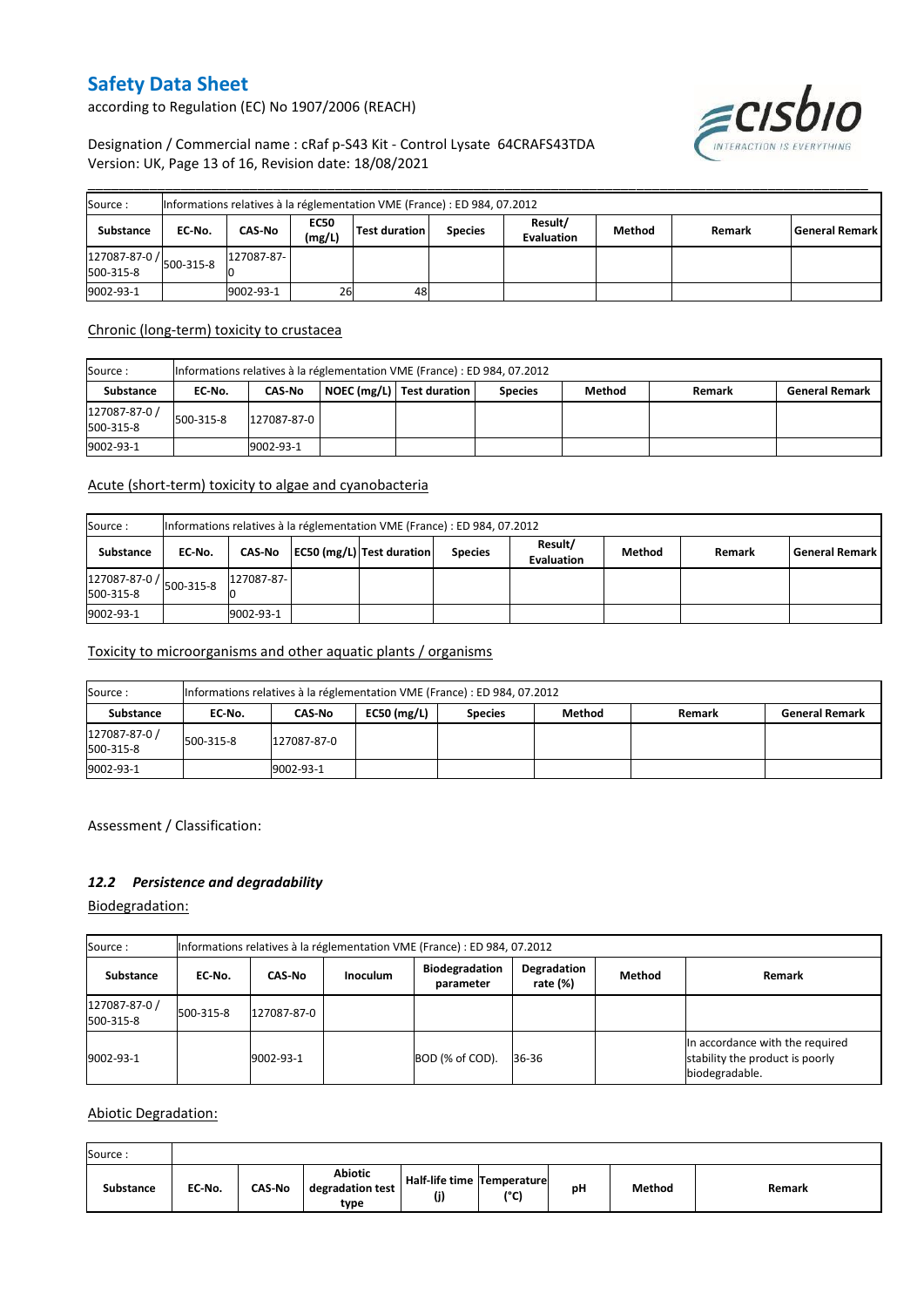according to Regulation (EC) No 1907/2006 (REACH)

# ≡cısbıo

#### Designation / Commercial name : cRaf p-S43 Kit - Control Lysate 64CRAFS43TDA Version: UK, Page 14 of 16, Revision date: 18/08/2021

| 127087-87-0 /<br>500-315-8 | 500-315-8 | 127087-87- |  |  |  |
|----------------------------|-----------|------------|--|--|--|
| 9002-93-1                  |           | 002-93-1   |  |  |  |

Assessment / Classification:

#### *12.3 Bioaccumulative potential*

Bioconcentration factor (BCF):

| Source:                              |        |               |                |               |        |        |
|--------------------------------------|--------|---------------|----------------|---------------|--------|--------|
| Substance                            | EC No. | <b>CAS-No</b> | <b>Species</b> | <b>Result</b> | Method | Remark |
| 127087-87-0 / 500-<br>015.8<br>315-8 |        | 127087-87-0   |                |               |        |        |
| 9002-93-1                            |        | 9002-93-1     |                |               |        |        |

#### *12.4 Mobility in soil*

| Source:                                     |       |                 |                     |                          |                                        |         |                                         |                                                   |                                                 |        |        |
|---------------------------------------------|-------|-----------------|---------------------|--------------------------|----------------------------------------|---------|-----------------------------------------|---------------------------------------------------|-------------------------------------------------|--------|--------|
| Substance                                   | EC n° |                 | CAS n° Distribution | <b>Transport</b><br>type | Henry's law<br>constant<br>(Pa.m3/mol) | Log KOC | <b>Half-life</b><br>time in<br>soil (j) | <b>Half-life</b><br>time in<br>fresh<br>water (j) | <b>Half-life</b><br>time in<br>sea water<br>(i) | Method | Remark |
| 127087-87-0500-315-127087-<br>/ 500-315-8 8 |       | $87-0$          |                     |                          |                                        |         |                                         |                                                   |                                                 |        |        |
| 9002-93-1                                   |       | 9002-<br>$93-1$ |                     |                          |                                        |         |                                         |                                                   |                                                 |        |        |

#### *12.5 Results of PBT and vPvB assessment*

#### *12.6 Other adverse effects:*

Additional ecotoxicological information:

## **Section 13 : Disposal considerations**

#### *13.1 Waste treatment methods*

Waste treatment options: Dispose of waste according to applicable legislation. ;

## **Section 14 : Transport information**

ADR/RID/AND/IMDG/IATA

| UN No.                     |  |
|----------------------------|--|
| UN Proper shipping name    |  |
| Transport hazard class(es) |  |
| Hazard label(s)            |  |
|                            |  |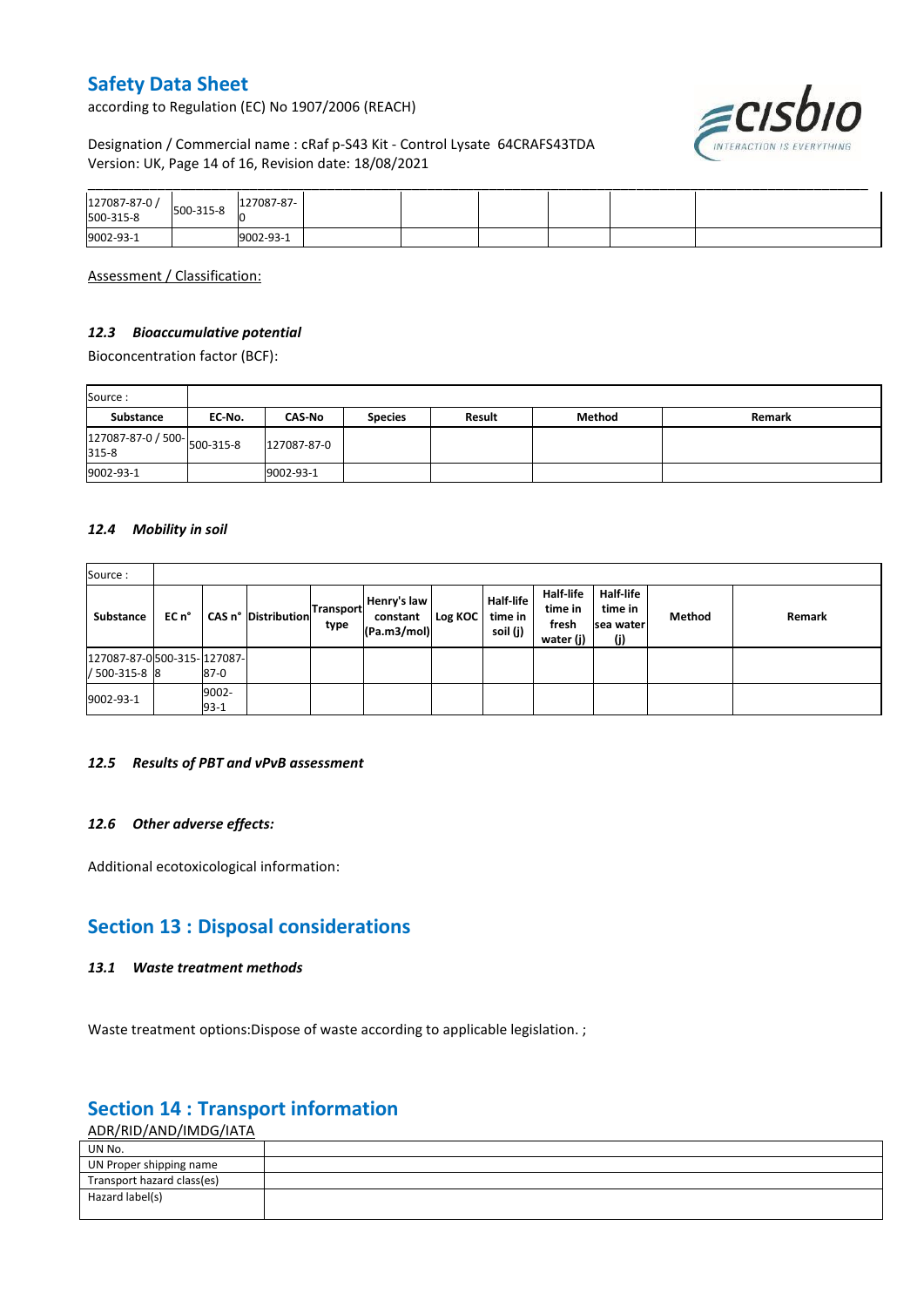according to Regulation (EC) No 1907/2006 (REACH)

Designation / Commercial name : cRaf p-S43 Kit - Control Lysate 64CRAFS43TDA Version: UK, Page 15 of 16, Revision date: 18/08/2021

\_\_\_\_\_\_\_\_\_\_\_\_\_\_\_\_\_\_\_\_\_\_\_\_\_\_\_\_\_\_\_\_\_\_\_\_\_\_\_\_\_\_\_\_\_\_\_\_\_\_\_\_\_\_\_\_\_\_\_\_\_\_\_\_\_\_\_\_\_\_\_\_\_\_\_\_\_\_\_\_\_\_\_\_\_\_\_\_\_\_\_\_\_\_\_\_\_\_\_\_\_



Packing group

#### *Transport in bulk according to Annex II of MARPOL 73/78 and the IBC Code* Land transport (ADR/RID) Classification code ADR: Special Provisions for ADR/RID: Limited quantities for ADR/RID: Excepted Quantities for ADR/RID: Packing Instructions for ADR/RID: Special packing provisions for ADR/RID: Mixed packing provisions: Portable tanks and bulk containers Instructions: Portable tanks and bulk containers Special Provisions: ADR Tank Code: ADR Tank special provisions: Vehicle for tank carriage: Special provisions for carriage Packages: Special provisions for carriage Bulk: Special provisions for carriage for loading, unloading and handling: Special Provisions for carriage Operation: Hazard identification No: Transport category (Tunnel restriction code): Sea transport (IMDG) Marine Pollutant: Subsidiary risk(s) for IMDG: Packing provisions for IMDG: Limited quantities for IMDG: Packing instructions for IMDG: IBC Instructions: IBC Provisions: IMO tank instructions: UN tank instructions: Tanks and bulk Provisions: EmS : Stowage and segregation for IMDG: Properties and observations: Inland waterway transport (ADN) Classification Code ADN: Special Provisions ADN: Limited quantities ADN: Excepted quantities ADN: Carriage permitted: Equipment required: Provisions concerning loading and unloading: Provisions concerning carriage: Number of blue cones/lights: Remark: Air transport (ICAO-TI / IATA-DGR) Subsidiary risk for IATA: Excepted quantity for IATA: Passenger and Cargo Aircraft Limited Quantities Packing Instructions: Passenger and Cargo Aircraft Limited Quantities Maximal Net Quantity : Passenger and Cargo Aircraft Packaging Instructions : Passenger and Cargo Aircraft Maximal Net Quantity : Cargo Aircraft only Packaging Instructions : Cargo Aircraft only Maximal Net Quantity : ERG code: Special Provisions for IATA:

## **Section 15 : Regulatory information**

#### *15.1 Safety, health and environmental regulations/legislation specific for the substance or mixture* EU regulations

Authorisations and/or restrictions on use:

Authorisations: 9002-93-1 Restrictions on use: 127087-87-0 / 500-315-8 64-17-5 / 200-578-6